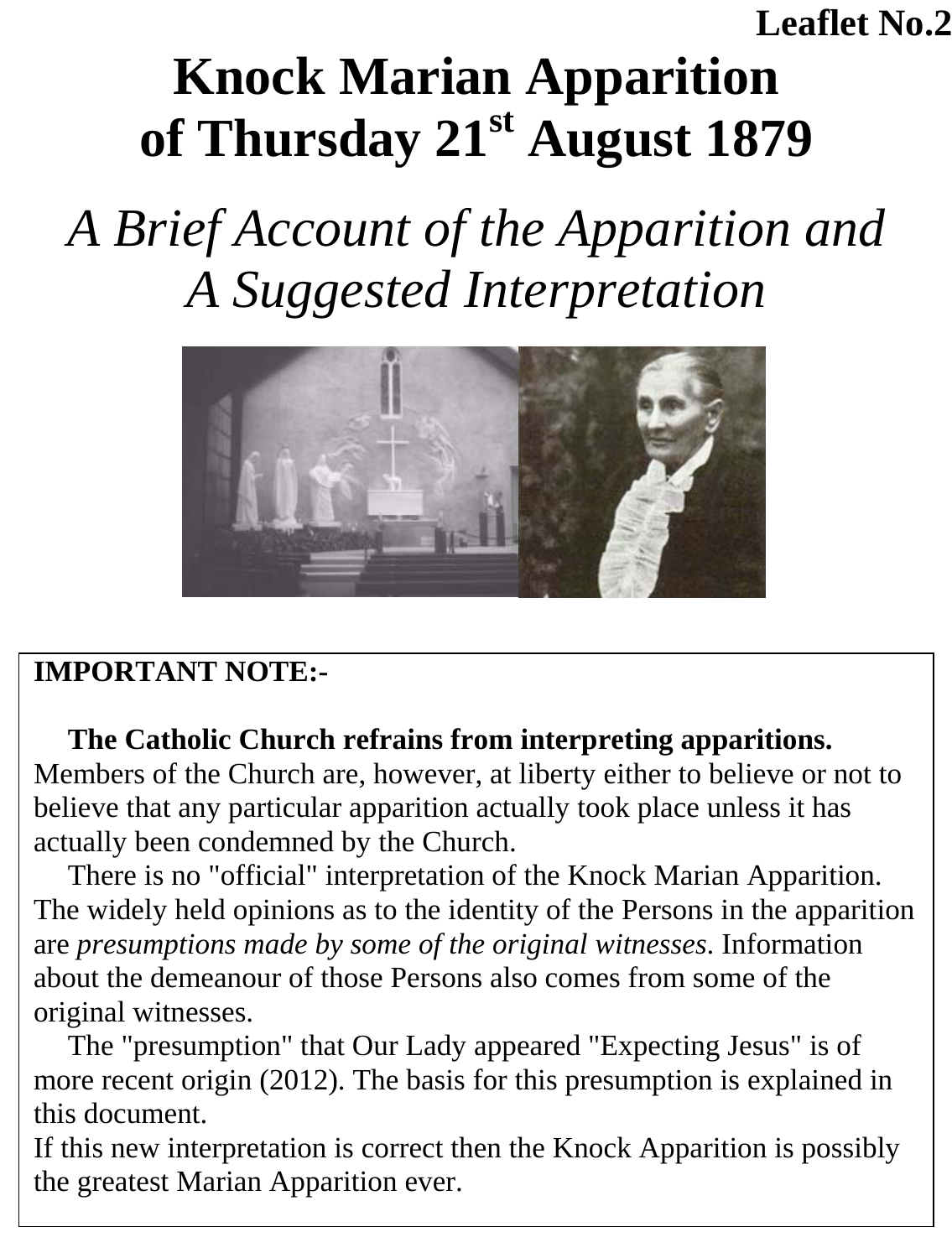### **Interpretation of Knock Marian Apparition**

#### Introduction

This interpretation of the Knock Apparition is not the usual interpretation. At the time of finalising this Appendix  $(18<sup>th</sup>$  April 2012) I have not heard or read about the interpretation which I am going to give here. However, this new interpretation does derive from consideration of information which is already widely known and contained in books such as **The Apparition at Knock** by Monsignor Michael Walsh (2008).

#### Details of the Apparition

It would not be feasible for me to relate here all of the details of the Knock Apparition. In this Appendix I am concerned only with the interpretation of the Vision. I would recommend Mons. Walsh's 2008 book.

In the briefest terms -

- The Apparition took place at the rear of the church in the village of Knock, which is in County Mayo, Ireland.
- It took place on the evening of Thursday  $21<sup>st</sup>$  August 1879.
- It lasted about two hours (about half in daylight and half at night).
- Light was radiating from the Vision.
- There were no specific visionaries; all who came saw the Vision.
- There were no spoken words, only the Vision itself.
- The Vision has usually been described as "a tableau"; Mons. Walsh describes it as consisting of two panels; both of these descriptions seem reasonable.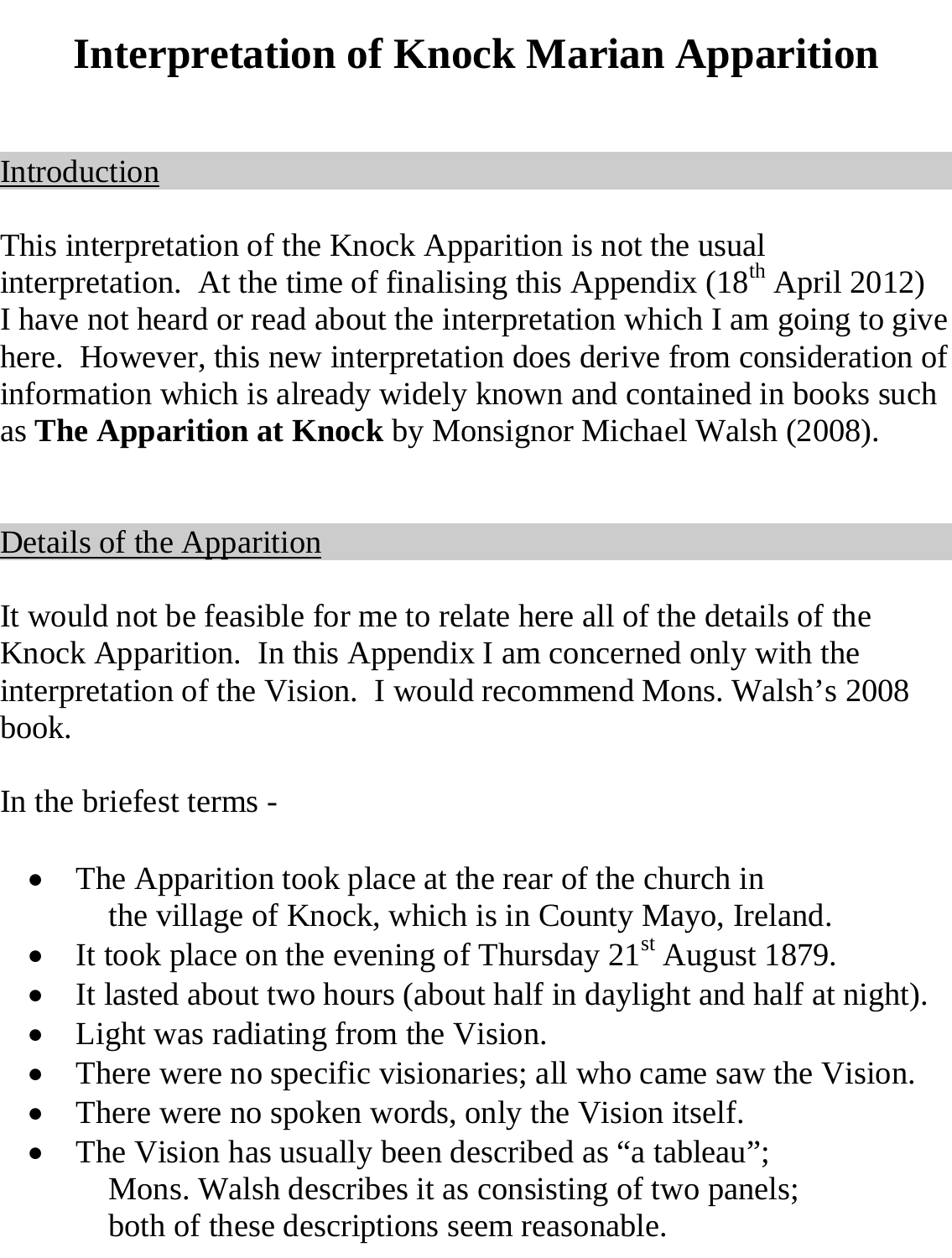• (From an observer's perspective, from left to right) In the left of the tableau there were three persons; In the right of the tableau there was an Altar; On the Altar were a Lamb and a Cross; The Altar was surrounded by bright points of light (generally believed to represent Angels). • (Again from an observer's perspective) The first person, a Man (believed to be St. Joseph) bowing in the direction of the second person; The second person, a Woman (believed to be Mary, Mother of Jesus) dressed regally. The third person, a Man (believed to be St. John the Evangelist) dressed as a Bishop who is holding a book up in the direction of the Altar scene (which was at a higher level and which was aligned on the centre of the rear of the church) and who appears to be emphasising some point about the Altar scene. The Altar Scene (as described above).

#### The Interpretation

The interpretation which I am giving here seems to me to be extremely obvious and I cannot understand why somebody has not previously stated it. And it is easily stated - that Mary is represented in the Apparition as expecting Jesus, the Second Person in God. That's it.

But I need to make the case for this interpretation. And that's easy too.

(a) St. Joseph, who is bowing towards Our Lady, is usually said to be "deferring to" Her. My interpretation says that St. Joseph is bowing in adoration of the Unborn Jesus in Her Womb. (*St. Joseph was declared Patron of the Church by Pope Pius IX in 1870 - not long before this Apparition*.)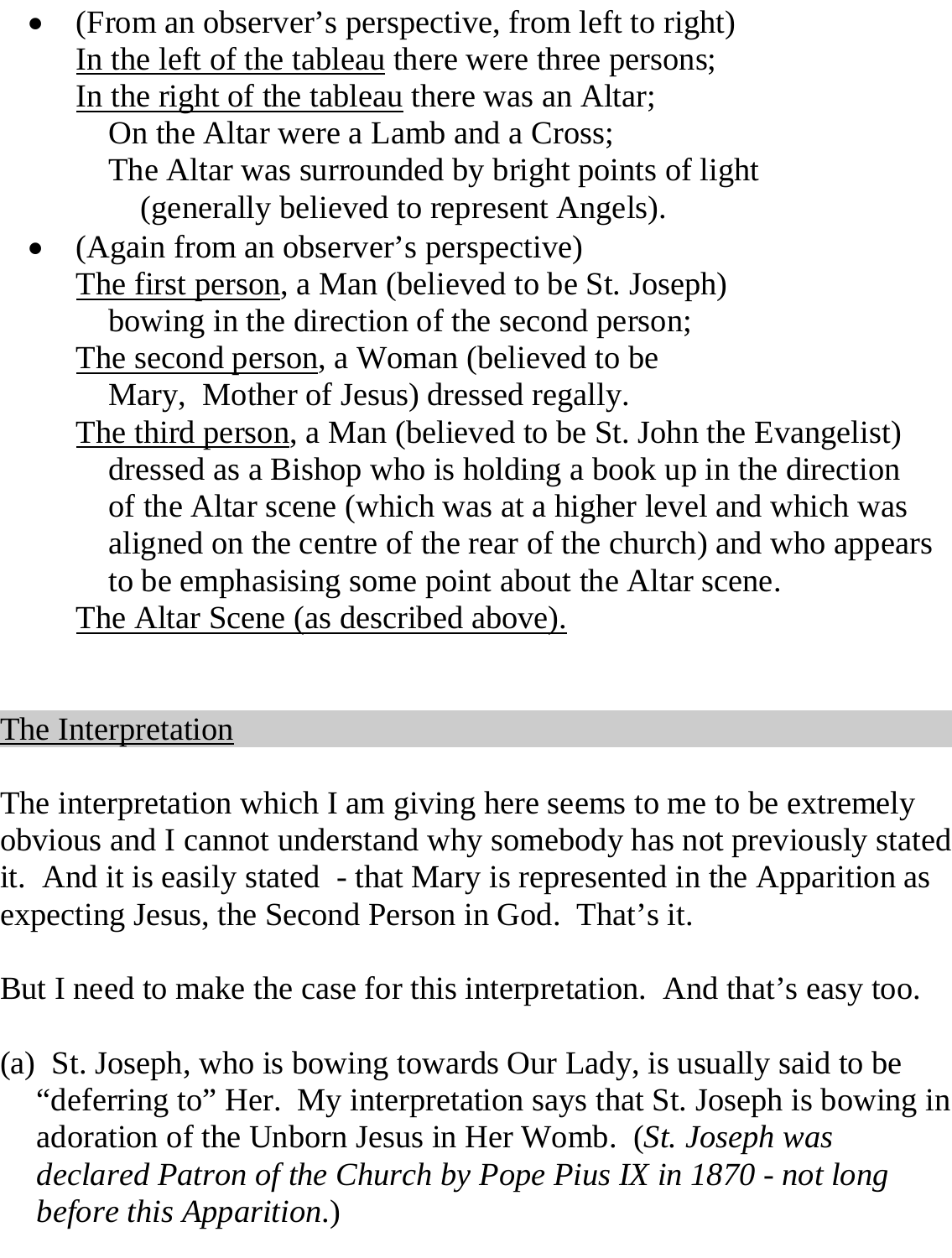- (b) St. John the Evangelist, who is holding a book in his left hand and is elevating it somewhat towards the Altar Scene is said to be "making some point" (unspecified). My interpretation says that St. John is pointing out that the Apparition within the Apparition (the Altar Scene) symbolises the Unborn Jesus in Mary's Womb.
- (c) Mons. Walsh, in his 2008 book (Ch.8), quotes an interview given by one of the main witnesses to the Apparition, Mary Beirne (pronounced "burn"), which was published in 1880. During that interview she described how Mary was dressed as follows -

*"There was one large cloak pinned to the neck, and falling loose over the arms, and there was another garment inside; it was tighter to the figure, and there was something like a 'puffing' up the front of it."*

I hope that the reader will be satisfied that the Knock Marian Apparition primarily represents -

#### "**Our Lady Expecting the Child Jesus, the Second Person in God**".

If this interpretation is correct (and I assert that it is), then the Knock Marian Apparition is a celebration of the full Nine Months of Mary's Pregnancy from the Incarnation to the Birth of Jesus. It is a unique representation of all things that cause Mary to be Co-Mediator with Jesus of All Graces and Benefits from God. She is the Only Perfect Christian and the Sole Recipient of God's Graces. The physical Hearts of Jesus and Mary are linked.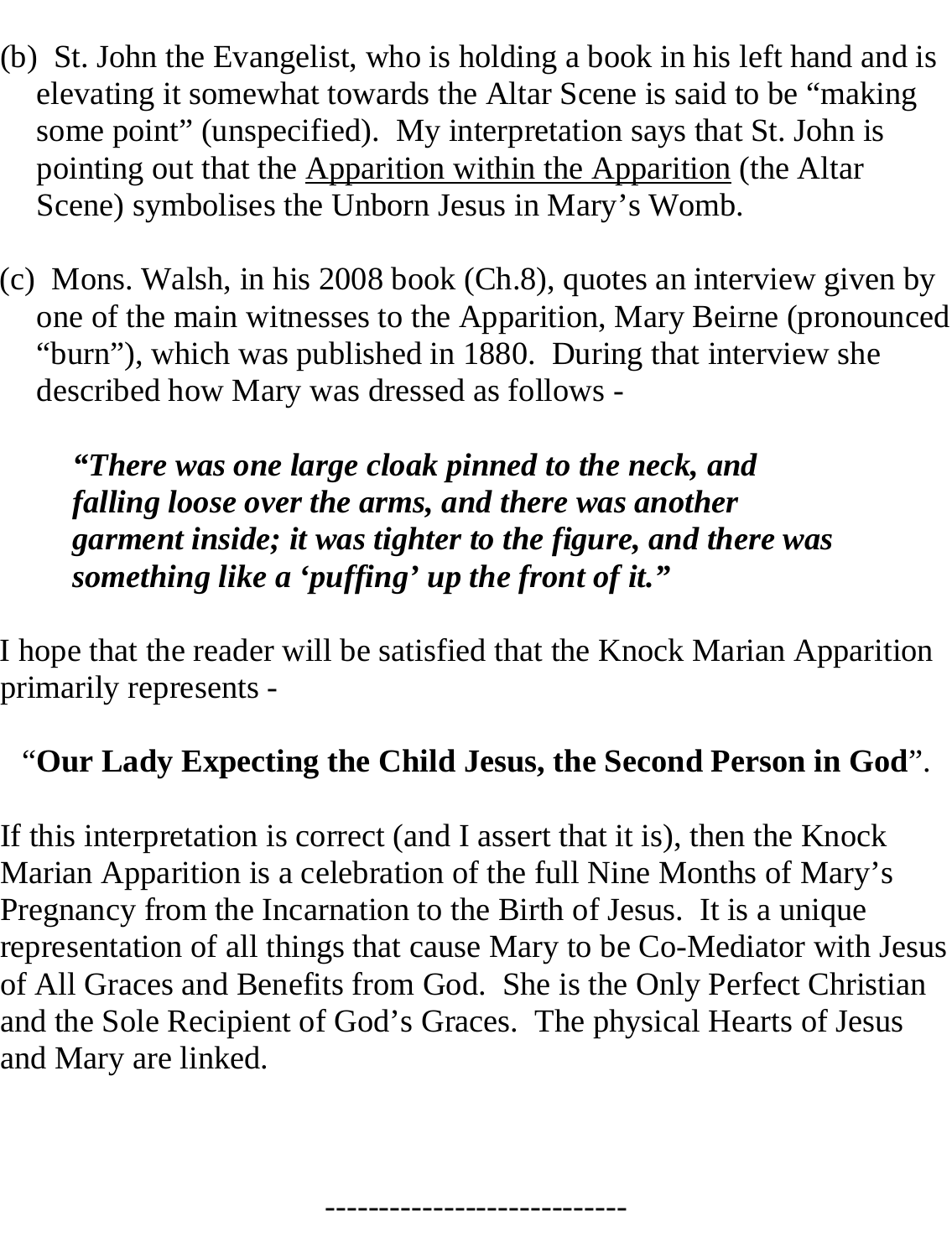While this interpretation might give The Shrine at Knock a special significance as a place of pilgrimage for expectant mothers, its significance is much broader than that.

#### **Mary is the Mother of God and Our Mother**

**Jesus, Her Child, is The Sacrificial Lamb who came into this Universe to give Us the chance to choose our Shares in His Divinity and Eternal Happiness**

---------------------------------------------------------------------------------------

#### **Additional Considerations | Knock Marian Apparition**

I also believe that we can answer the following three questions about the Knock Apparition -

- (i) Why in the village of Knock?
- (ii) Why in the year 1879?
- (iii) Why on  $21<sup>st</sup>$  August 1879?

#### **Why in the village of Knock?**

Because it was in the Diocese of Archbishop John McHale.

#### **Why in the year 1879?**

Because 1879 is four years after an official act, in 1875, by John McHale.

#### **Why on 21st August 1879?**

Because it coincides with a ceremony at La Salette which has parallels.

Major Apparitions tend to occur after some major developments in the Catholic Church. (I will demonstrate this at another time!) I believe that the Apparition at Knock is God's response to the Declaration of the Dogma of Papal Infallibility in 1870 by the (First) Vatican Council. The following is a quotation from Derek Holmes' book *The Triumph of the Holy See* -